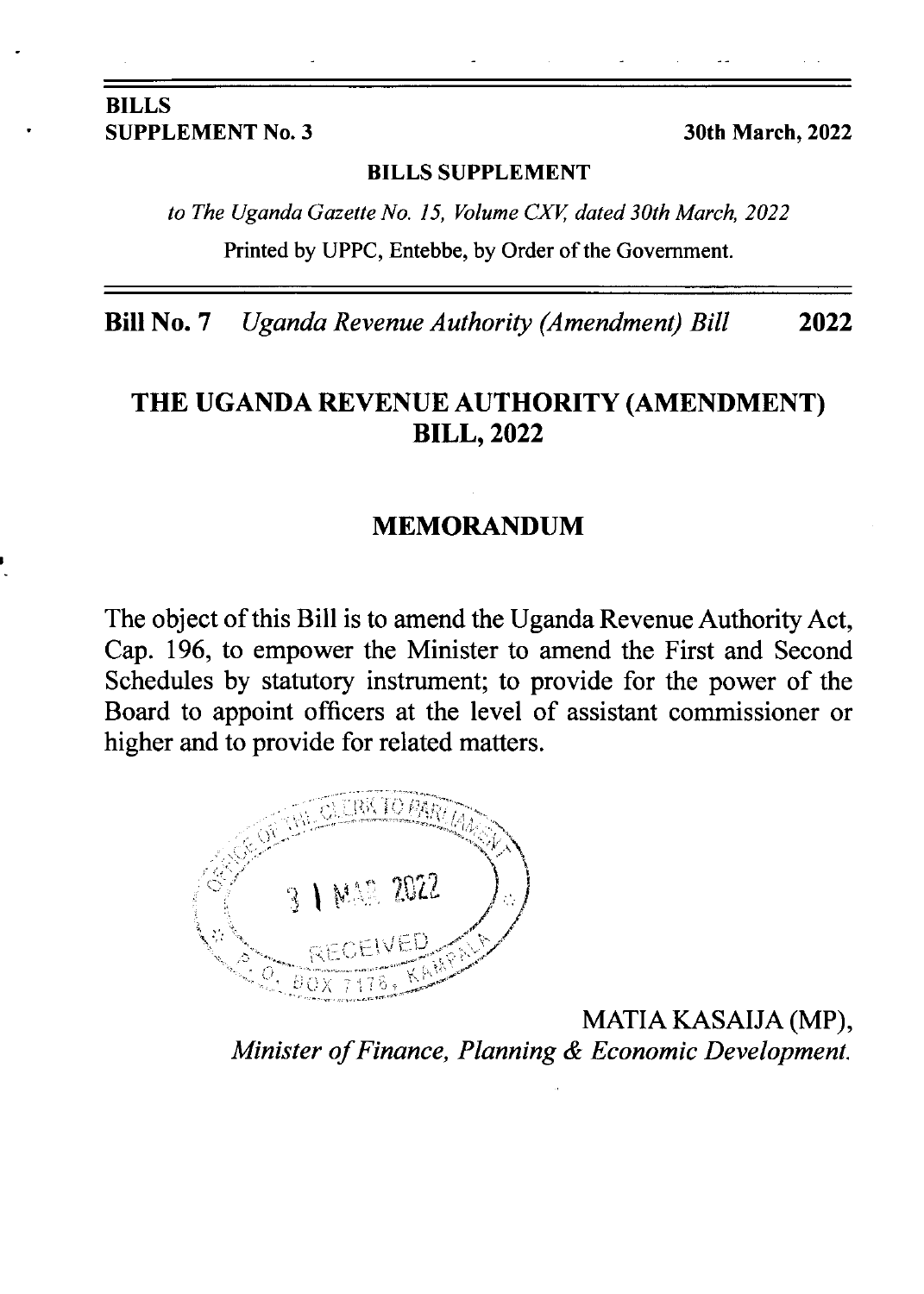# Bill No. 7 Uganda Revenue Authority (Amendment) Bill 2022 THE UGANDA REVENUE AUTHORITY (AMENDMENT) BILL,2022

## ARRANGEMENT OF CLAUSES

#### Clause

- l. Commencement
- 2. Amendment of the Uganda Revenue Authority Act
- 3. Amendment of section 11 of principal Act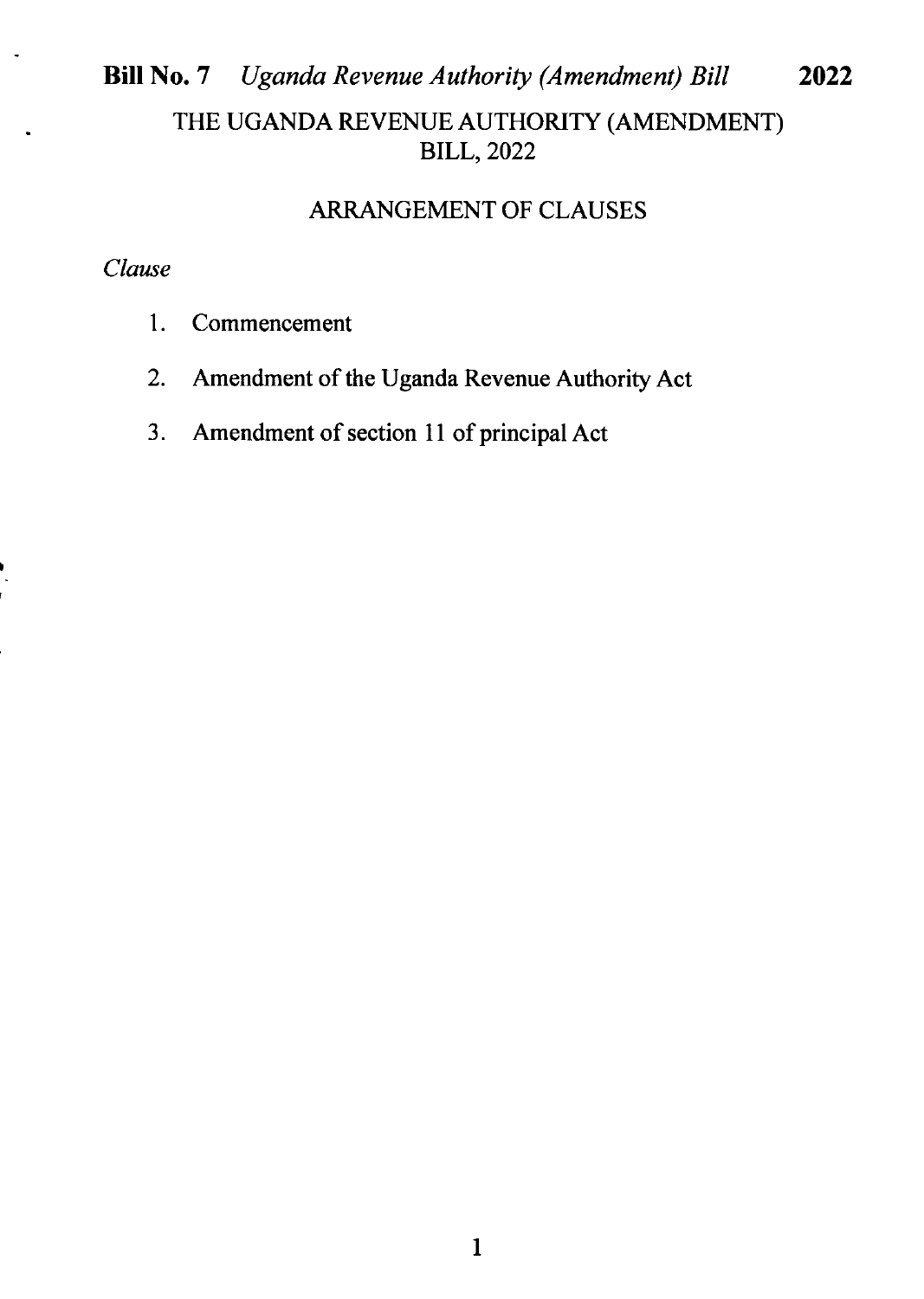#### A Bill for an Act

#### ENTITLED

### THE UGANDA REVENUE AUTHORITY (AMENDMENT) ACT,2022

An Act to amend the Uganda Revenue Authority Act, Cap. 196, to empower the Minister to amend the First and Second Schedules by statutory instrument; to provide for the power of the Board to appoint officers at the level of assistant commissioner or higher and to provide for related matters.

BE IT ENACTED by Parliament as follows-

### 1. Commencement

This Act shall come into force on  $1<sup>st</sup>$  July, 2022.

#### 2. Amendment of the Uganda Revenue Authority Act

The Uganda Revenue Authority Act, Cap. 196 in this Act referred to as the principal Act, is amended in section 3, by substituting for subsection  $(2)$  the following-

\*(2) The Minister may, by statutory instrument, amend the First and Second Schedules to this Act."